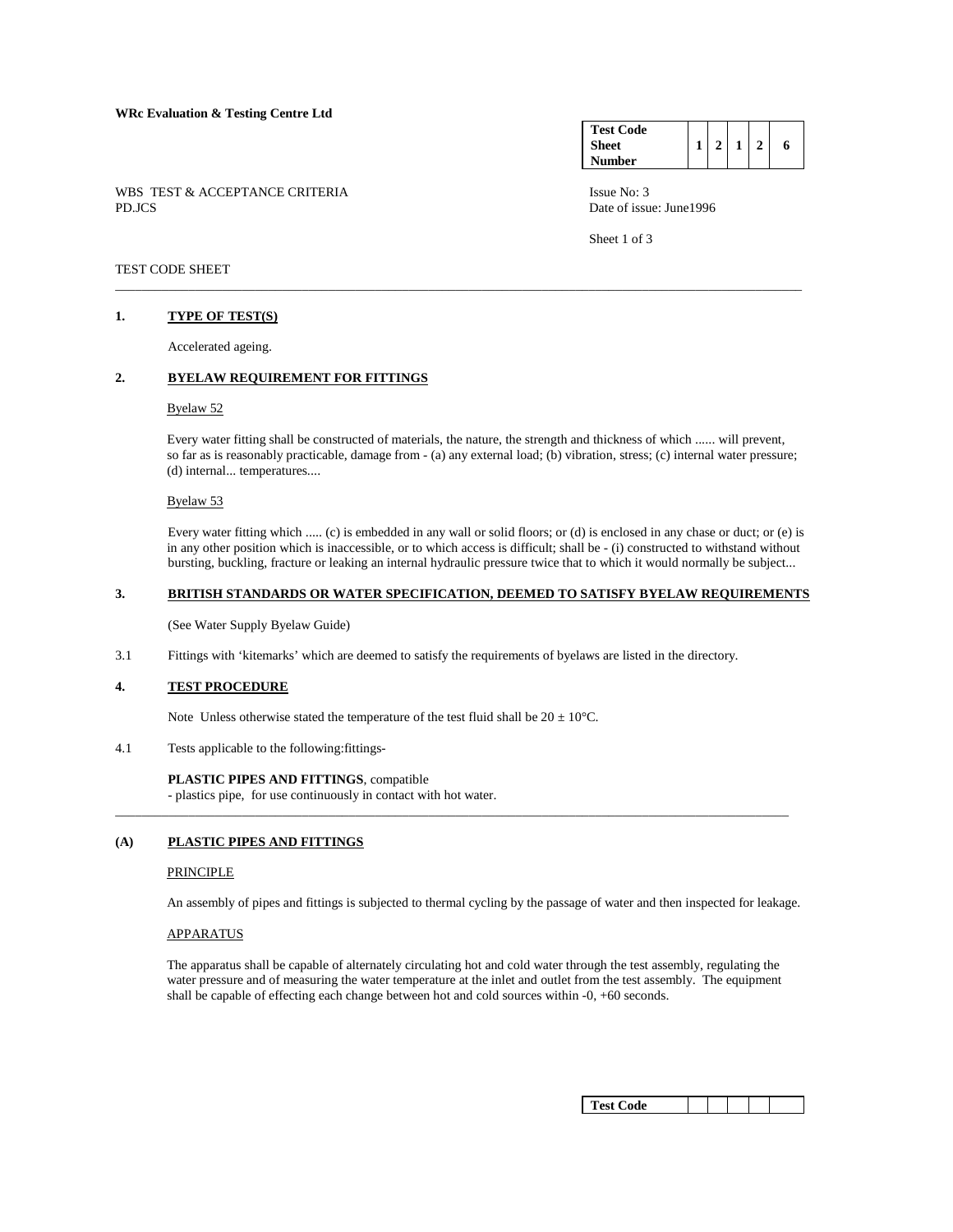| aт         | ٠<br>_ | _ | o |
|------------|--------|---|---|
| Nı.<br>ier |        |   |   |

**Issue No: 3** Date of Issue: June 1996

Sheet 2 of 3

#### TEST METHOD

#### Test Assembly

 The assembly shall consist of pipe and fittings joined and clipped in accordance with the manufacturers recommended practise. This shall include;

 (i) At least one pair of pre-stressed pipes linked by a straight connector, combined as shown in Figure 1 (See Branch A) and stressed as stated below, where the free length of the combination shall be  $3m \pm 5mm$ .

\_\_\_\_\_\_\_\_\_\_\_\_\_\_\_\_\_\_\_\_\_\_\_\_\_\_\_\_\_\_\_\_\_\_\_\_\_\_\_\_\_\_\_\_\_\_\_\_\_\_\_\_\_\_\_\_\_\_\_\_\_\_\_\_\_\_\_\_\_\_\_\_\_\_\_\_\_\_\_\_\_\_\_\_\_\_\_\_\_\_\_\_\_\_\_\_\_\_\_\_\_\_\_

 (ii) At least two straight pipes each free to move when combined in accordance with Figure 1 (see Branch B) and each having a freelength of  $300$ mm  $\pm$  5mm.

#### **Procedure**

Prepare the assembly for testing and prime it with water so that all air is expelled.

Subject the test pieces to be pre-stressed to a sustained force. This force is calculated as follows;

 Load (kg) = Cross-section area x Tensile Stress Gravity

Where; Cross-sectional area is in  $mm<sup>2</sup>$ . Gravity =  $9.812 \text{ m/s}^2$ <br>Tensile stress for Polybutylene = 0.9 MPa Tensile stress for Cross-linked Polyethylene  $= 2.4$  MPa

 (Note : Pre stressing is not applicable to PVC pipes or composite pipe systems). After allowing conditioning at the maximum test temperature  $(\pm 3^{\circ}C)$  for 1 hour, subject the assembly to 5000 cycles of hot and cold water at the maximum pressure and temperature (measured at the sample inlet) stipulated by the manufacturer. A cycle consists of circulating water at maximum working temperature ( $\pm$  3°C) for 15 mins  $\pm$  5 secs and at the maximum working pressure ( $\pm$  0.3bar). Then at ambient temperature ( $20^{\circ}\text{C} \pm 3^{\circ}\text{C}$ ) for 15 mins  $\pm 5$  secs at the maximum working pressure ( $\pm 0.3$ bar). Perform any desired tightening or adjustment of joints within the first 5 cycles.

 Control the flow rate of the circulating water such that the measured temperature drop on the hot cycle from the inlet to the outlet of the test assembly does not exceed 5°C.

# **5 ACCEPTANCE CRITERIA**

 Upon completion of the test inspect all joints for signs of leakage. No leakage or deformation of the pipework shall have taken place.

| <b>Test Code</b> |  |  |   |
|------------------|--|--|---|
| sheet:           |  |  | п |